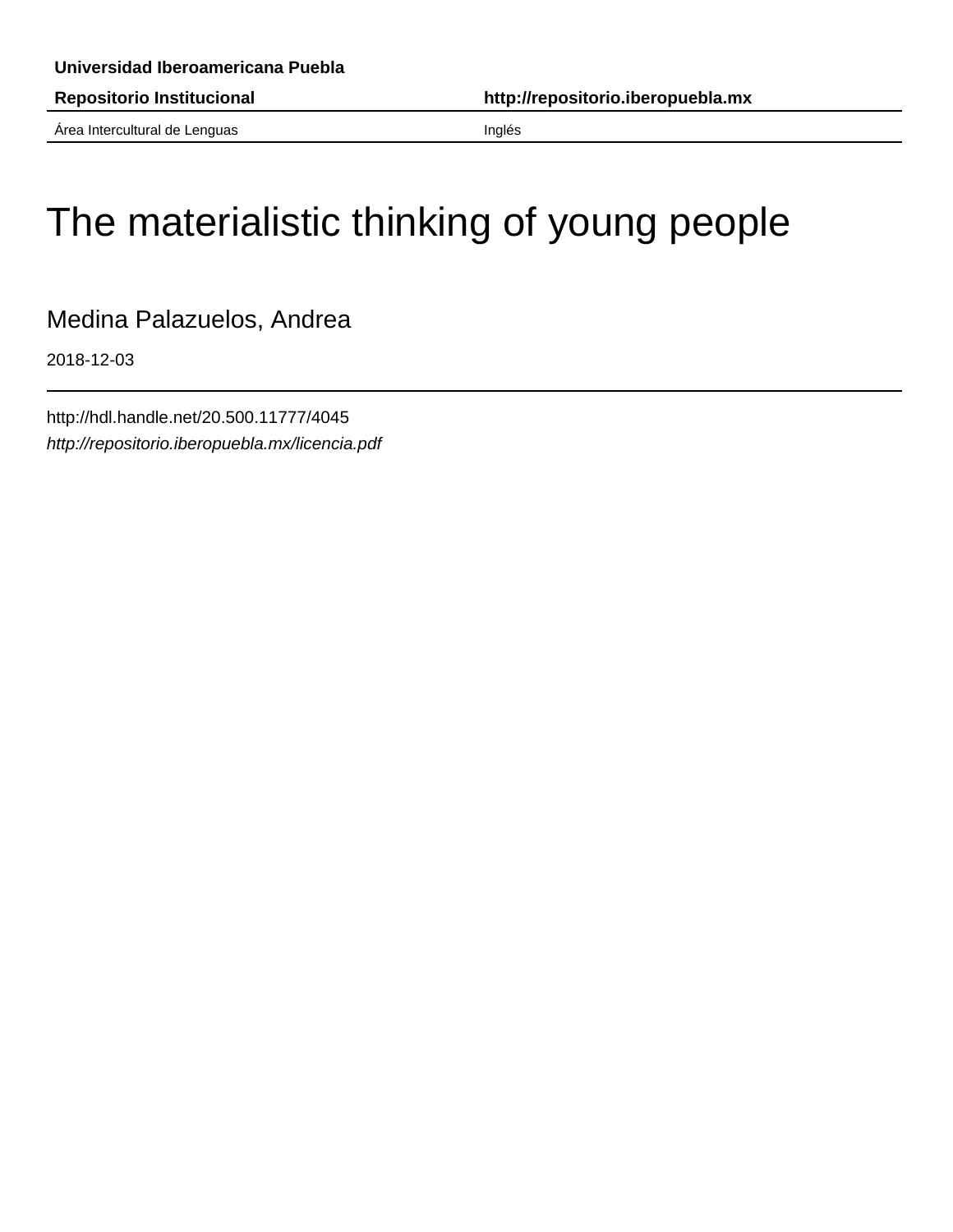# THE MATERIALISTIC THINKING OF YOUNG PEOPLE

Andrea Medina Palazuelos

Universidad Iberoamericana Puebla. ENGLISH- 270 A MTRA.MARÍA GUADALUPE NEVE BRITO

NEVE BRITO MARIA GUADALUPE andy\_star77@hotmail.com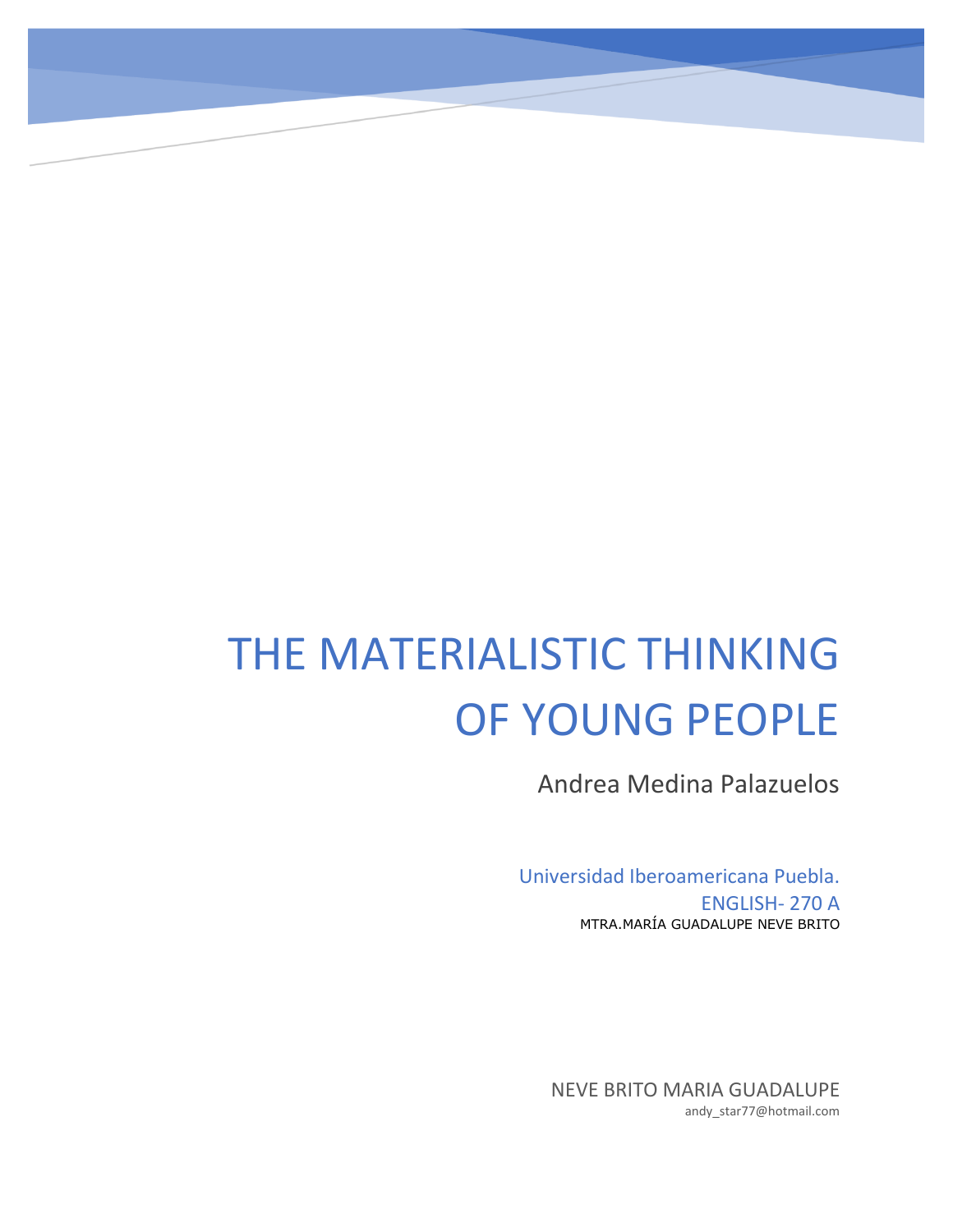At present, young people are faced with different situations, difficulties and drastic changes personally, family and community. This document deals with the issue of consumerism in youth, focusing mainly on situations and aspects that provoke material thoughts, values, feelings, fictitious needs and a loss of identity.

Nowadays more and more young people have a materialistic thought because they do not worry about what happens in their environment, they just think that they must possess more objects, their values change with respect to the paradigms that society dictates: "having money and owning things make us be better ", that is why" The individual strives to succeed and not to be a person "(Lowen, 2007: 12), We do not settle for what we have or meet our real needs, but every time we want more and we create false needs. Most people think that by acquiring material things they will be happy, but I think it is a false and fleeting happiness. To have this false need to acquire objects we leave aside the step towards a change, the possibility of helping the planet, having empathy towards others and doing something to help them, not buying things that are often absurd, unnecessary, not trying to belong to society by acquiring objects and materials. "Being, reduced by having", "Things that we possess, possess us" (Lowen, 2005: 17)

This change of thought arises because young people want to fit into today's society, which from childhood creates stereotypes: "Those who have more, are worth more or deserve more respect."

Some factors that influence values, the way of being and thinking of many young people are due to social disconnection, this factor now has a lot of weight in our lives. Technology and its misuse has caused young people a disconnection towards the real world. Another aspect to highlight is the large amount of advertising that we see every day, which causes a destructive environment, low self-esteem, the desire to be someone that we really are not and consequently young people wanting to shelter that fear of rejection in materialism.

"We produce a lot of emotional poison by making assumptions" - (Ruiz, 1997: 29) Many young people suffer because they think they will be rejected or they will not be accepted in a group, due to the fact that they do not have many material things, we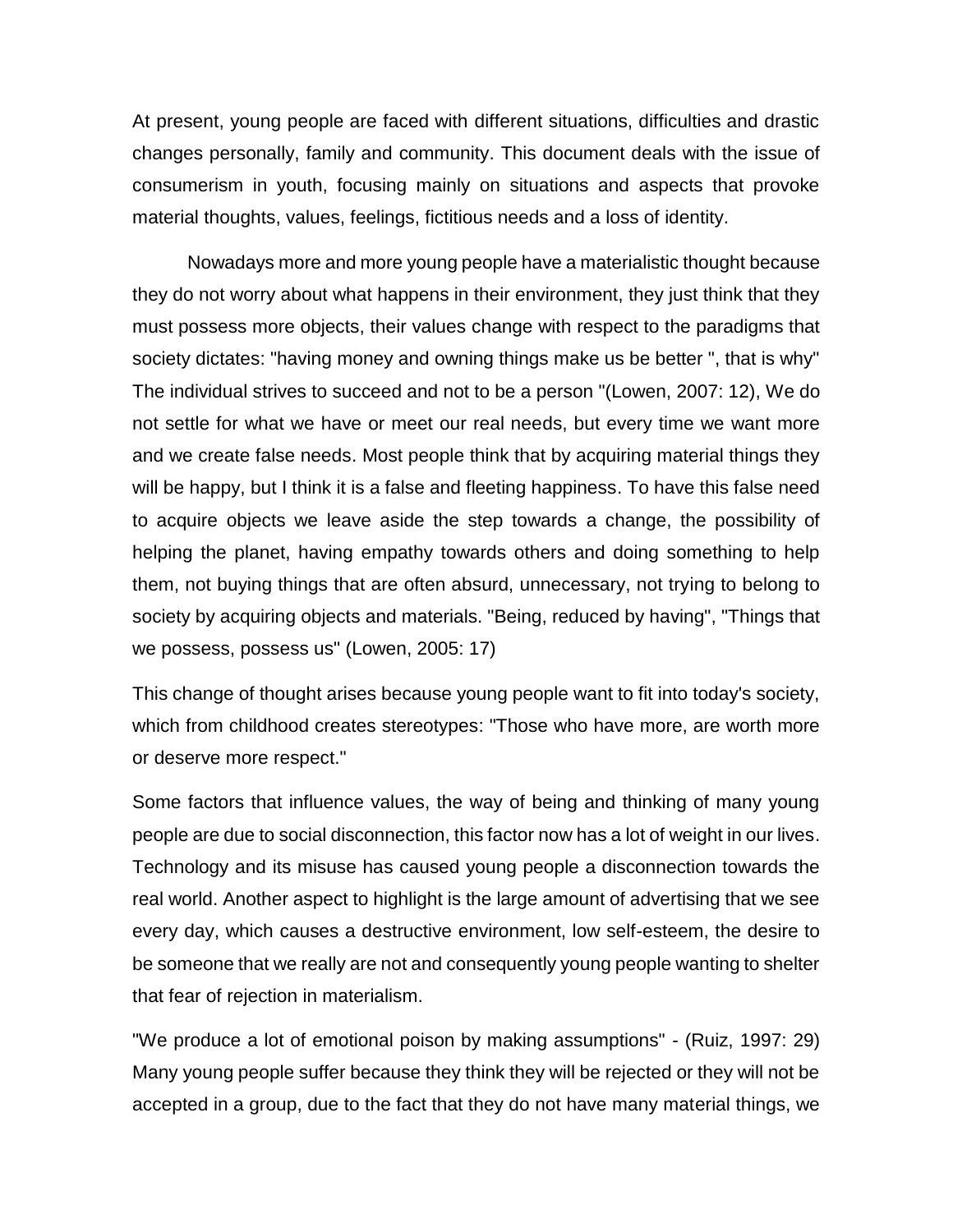must leave those things aside and be ourselves, not be manipulated by anyone, or think that we are not worth not having the same or what is fashionable, we must start living without worrying about what others say, because we will never move towards what really makes us happy, towards what we really want to achieve, we create a false and unprecedented happiness when acquiring objects

At first I did not realize the enormous impact it has had on my life, I have always thought about being like other girls, "I want to be like that girl", "I need those shoes, that sweater", "I need to be in tune with others (fashion) "," That's the car of my dreams ". After becoming aware and reflecting on this issue I realized that I do not need to be this way to be accepted by others; the people who really love me will do so because of my way of being, not because of what I have. I feel that respect is earned for your actions and not for your possessions.

I must be active, instead of waiting for someone else to do something, stop thinking about materialism and look for ways to bring about a change to the planet, to society and to myself, promote values starting with me and moving forward with my family and friends, make my "own" decisions, not letting publicity, paradigms or other people make them for me, and act towards a more sustainable world.

### REFERENCES.

Miguel Ruiz. (1997). Los Cuatro Acuerdos. Barcelona, España: Urano.

Fernando Savater. (1991). Ética para Amador. España: Ariel.

Dave Mearns. (2000). Hacia una sociedad inhumana. España: Desclée de Brouwer.

Sean Covey. (2007). Las 6 decisiones más importantes de tu vida. México: Grijalbo.

Francisco. (2015). Laudato. 02/07/2017, de aciprensa Sitio web: <https://www.aciprensa.com/Docum/LaudatoSi.pdf>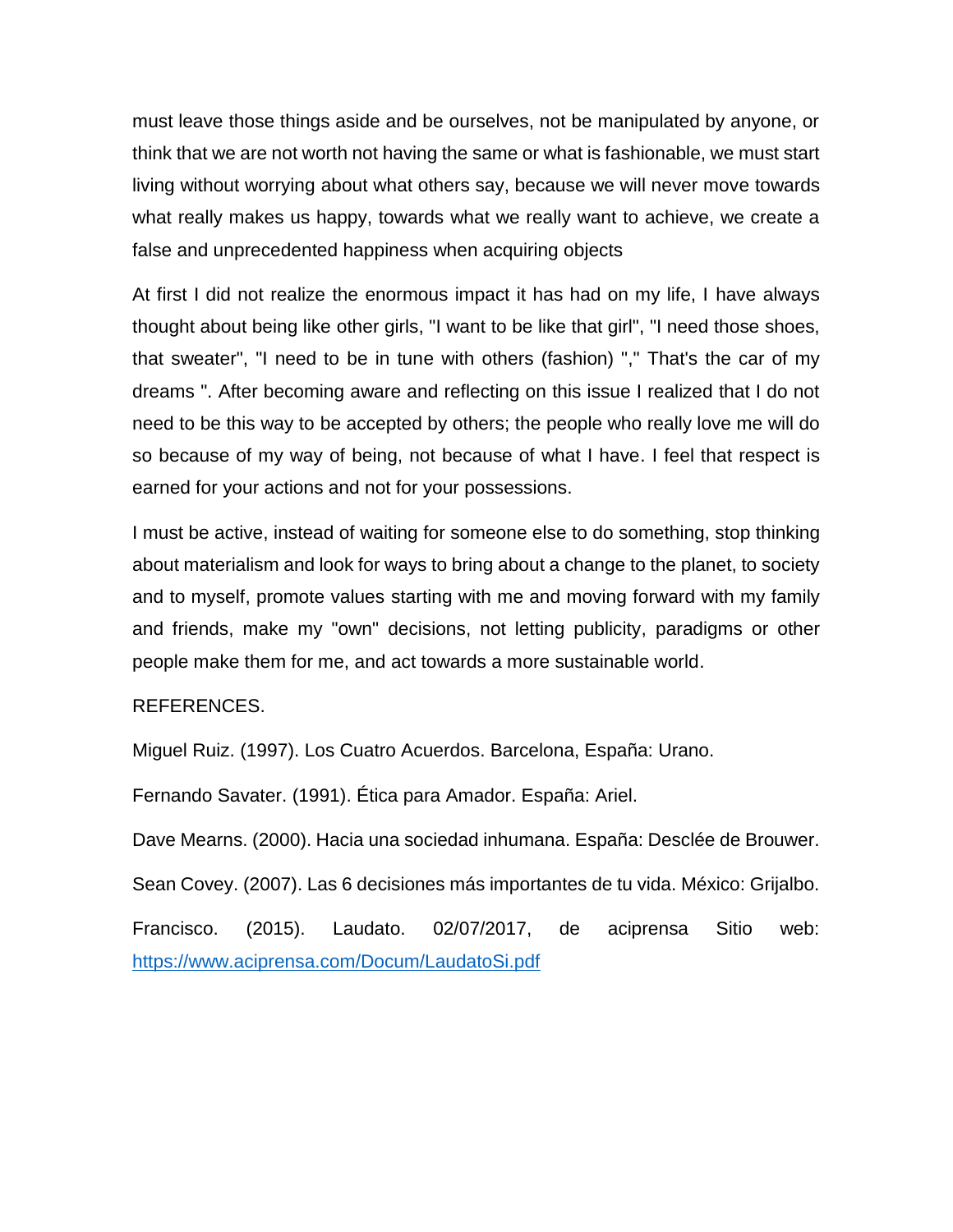#### **Procedure:**

The first step was generating ideas:



Then, writing the outline:

- $\checkmark$  Introduction
- $\checkmark$  What causes material thoughts
- $\checkmark$  Factors that influence values
- $\checkmark$  A personal perspective
- $\checkmark$  Conclusion

After that, I hand wrote my first draft based on the books that I have read recently; I checked it for content and form.

Here is my second draft: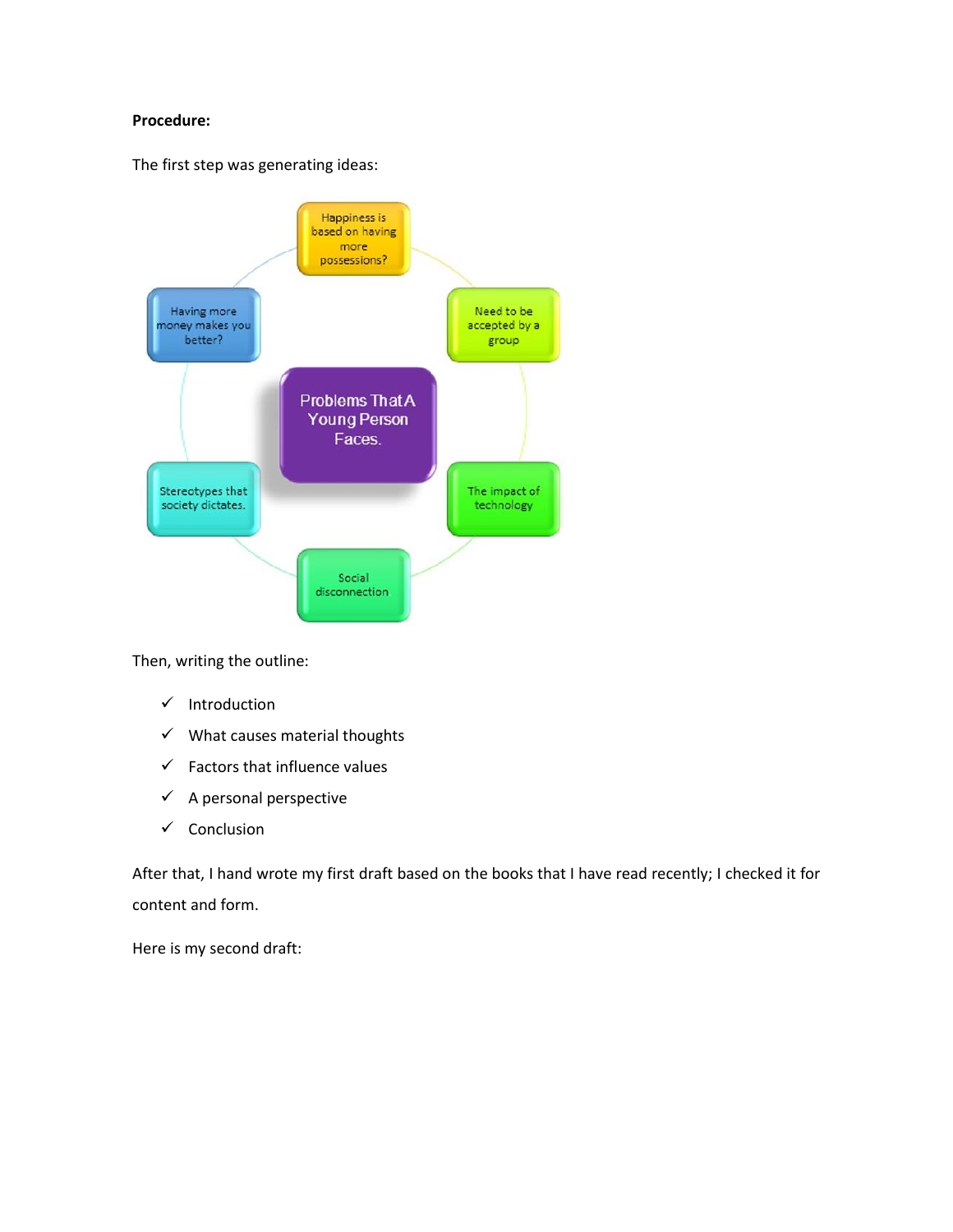At present young people are faced with different situations, difficulties and drastic changes both personal, family and community.

This document will deal with the issue of consumerism in youth, focusing mainly on situations and aspects that provoke material thoughts, values, feelings, fictitious needs and a loss of identity.

Nowadays more and more young people have a materialistic thought; they do not worry about what happens in their environment, they just think that they must possess more objects, their values change with respect to the paradigms that society dictates: "have money and own things make us be better"; that is why" The individual strives to succeed and not to be a person "(Lowen, 2007: 12), we do not settle for what we have or meet our real needs, but every time we want more and we create false needs, most people think that by acquiring material things they will be happy. but I think it is a false and fleeting happiness, to have this false need to acquire objects we leave aside the step towards a change, the possibility of helping the planet, having empathy towards others and doing something to help them, stop buying things that are often absurd, unnecessary, do not try to belong to society by acquiring objects and materials. "Being, reduced by having", "The things that we possess, possess us" (Lowen, 2005: 17) ways to bring about a change to the clares, to society

This change of thought arises because young people want to fit into today's society. which from childhood creates stereotypes, "those who have more, are worth more or deserve more respect." more sustainable world

Some factors that influence the values, the way of being and thinking of many young people are due to social disconnection, this factor now has a lot of weight in our lives. technology and its misuse have caused young people a disconnection towards the real world, another aspect to highlight is the large amount of advertising that we see every day, which causes a destructive environment, low self-esteem, the desire to be someone that we really are not and consequently young people wanting to shelter that fear of rejection in the materialism.